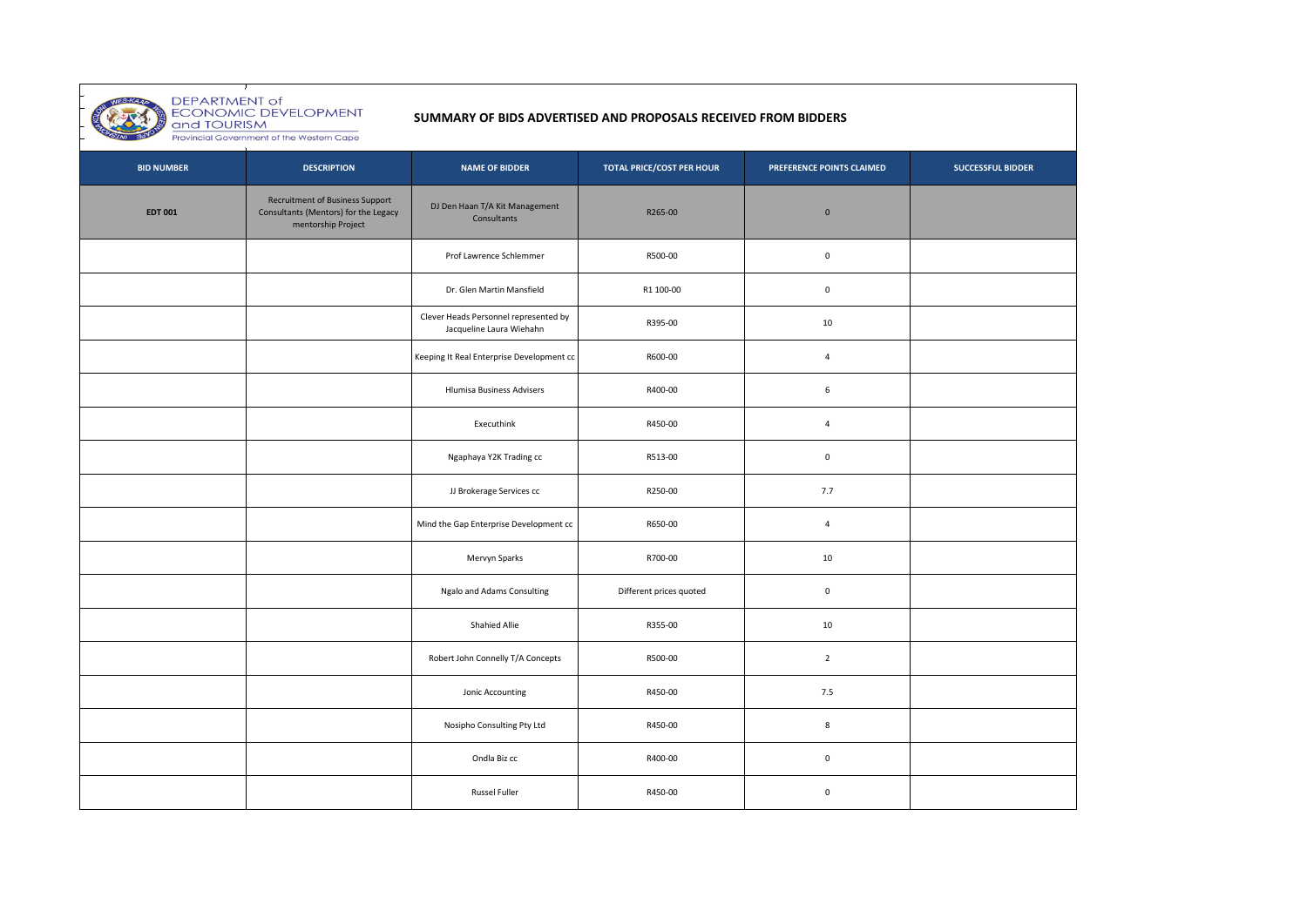| <b>BID NUMBER</b> | <b>DESCRIPTION</b> | <b>NAME OF BIDDER</b>                                  | <b>TOTAL PRICE/COST PER HOUR</b> | PREFERENCE POINTS CLAIMED | <b>SUCCESSFUL BIDDER</b> |
|-------------------|--------------------|--------------------------------------------------------|----------------------------------|---------------------------|--------------------------|
|                   |                    | Silver Solutions                                       | R570-00                          | $\mathbf 0$               |                          |
|                   |                    | It's Done Consulting cc                                | R750-00                          | $\mathbf 0$               |                          |
|                   |                    | SA Business Owner and Co cc                            | Different prices quoted          | 10                        |                          |
|                   |                    | Step by Step Business Support cc                       | R700-00                          | 10                        |                          |
|                   |                    | <b>Rudolf Rieger</b>                                   | R500-00                          | $\mathbf 0$               |                          |
|                   |                    | Themba Mathaba                                         | R1000-00                         | $\overline{a}$            |                          |
|                   |                    | Paragon Premium Consulting                             | R575-00                          | $\mathbf 0$               |                          |
|                   |                    | Ramoth Financial Freedom Services cc                   | R500-00                          | $\mathbf 0$               |                          |
|                   |                    | 45 Business Management Service cc                      | R800-00                          | $\mathbf 0$               |                          |
|                   |                    | Highveld PFS T/A EOH Abantu                            | R570-00                          | $\mathbf 0$               |                          |
|                   |                    | <b>Delene Martins</b>                                  | R300-00                          | $\overline{2}$            |                          |
|                   |                    | Rhomary Cleaning Services represented by<br>Rhoda Amos | R250-00                          | $\bf8$                    |                          |
|                   |                    | Dr. Carel Stander                                      | R450-00                          | $\mathbf 0$               |                          |
|                   |                    | <b>Future Ideal Consultants</b>                        | R750-00                          | $\,$ 6 $\,$               |                          |
|                   |                    | Zwino Consulting                                       | R500-00                          | $\mathbf 0$               |                          |
|                   |                    | Doris Viljoen T/A DV Consulting                        | R480-00                          | $\mathbf 0$               |                          |
|                   |                    | Towerstone Pty Ltd                                     | Different prices quoted          | $\mathbf 0$               |                          |
|                   |                    | People and Performance cc                              | Different prices quoted          | $\sqrt{4}$                |                          |
|                   |                    | Head Up Training and Development                       | R300-00                          | 7.2                       |                          |
|                   |                    | Sorayah Martin Consulting                              | R375-00                          | $\,$ 6 $\,$               |                          |
|                   |                    | Kuhumulela Trading                                     | R700-00                          | 8                         |                          |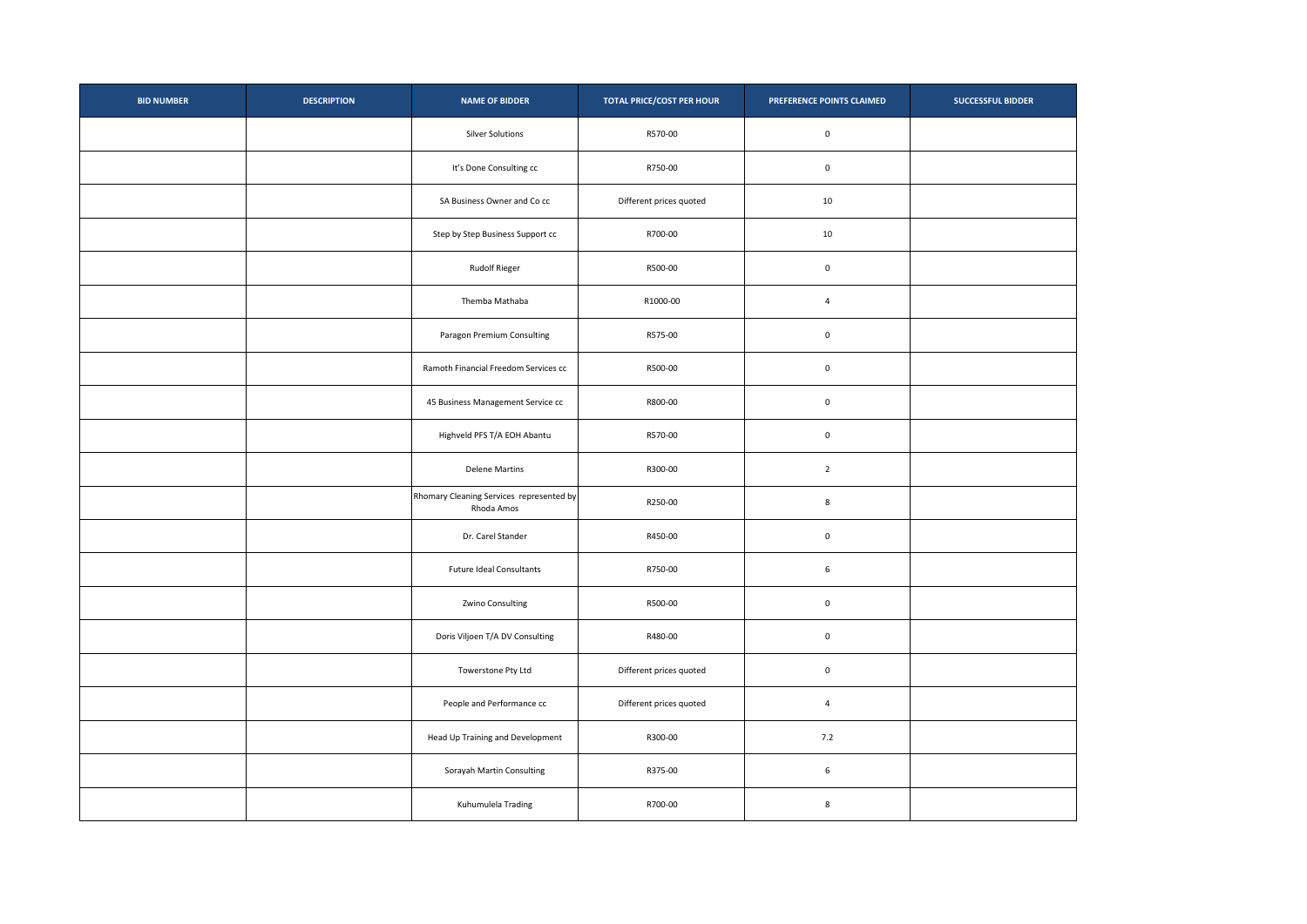| <b>BID NUMBER</b> | <b>DESCRIPTION</b> | <b>NAME OF BIDDER</b>                                       | <b>TOTAL PRICE/COST PER HOUR</b> | PREFERENCE POINTS CLAIMED | <b>SUCCESSFUL BIDDER</b> |
|-------------------|--------------------|-------------------------------------------------------------|----------------------------------|---------------------------|--------------------------|
|                   |                    | <b>Buyolo Business Advisory Services</b>                    | R500-00                          | $\overline{4}$            |                          |
|                   |                    | HS Small Business Development                               | R350-00                          | $\mathbf 0$               |                          |
|                   |                    | PAR Excellence Business Development<br>Centre               | Different prices quoted          | $\overline{4}$            |                          |
|                   |                    | <b>Business Academy</b>                                     | R525-00                          | 8                         |                          |
|                   |                    | SPY-4-11cc T/A CBLM Training                                | Different prices quoted          | $\overline{\phantom{a}}$  |                          |
|                   |                    | Johan Cronje                                                | R300-00                          | $\mathbf 0$               |                          |
|                   |                    | Chennells Albertyn                                          | Different prices quoted          | 10                        |                          |
|                   |                    | Vivian Stoffels                                             | R750-00                          | $\mathbf 0$               |                          |
|                   |                    | Saige Marketing                                             | Different prices quoted          | $\overline{4}$            |                          |
|                   |                    | B Mayo                                                      | R256-50                          | $\mathbf 0$               |                          |
|                   |                    | Lwazi Magayana                                              | R500-00                          | $\,$ 6                    |                          |
|                   |                    | MBZ Institute for Development                               | R500-00                          | $\,$ 6                    |                          |
|                   |                    | <b>Westport Business Consulting</b>                         | R250-00 for 2 hours              | 10                        |                          |
|                   |                    | Richard William Key                                         | R450-00                          | $\mathbf 0$               |                          |
|                   |                    | Jennifer Daphne Tyobeka                                     | R628-00                          | $\,$ 6 $\,$               |                          |
|                   |                    | DIA Plus Bestuurs Konsultante                               | R855-00                          | $\overline{4}$            |                          |
|                   |                    | Mind Magic Consulting                                       | R600-00                          | $\mathbf 0$               |                          |
|                   |                    | Philip Crowson                                              | R525-00                          | $\mathbf 0$               |                          |
|                   |                    | Signature Tourism Consulting represented<br>by JJ Loubscher | R1 750-00                        | $\mathbf 0$               |                          |
|                   |                    | Kaizen Systems Innovation                                   | R430-00                          | $\mathbf 0$               |                          |
|                   |                    | <b>Widaad Martin</b>                                        | R650-00                          | 8                         |                          |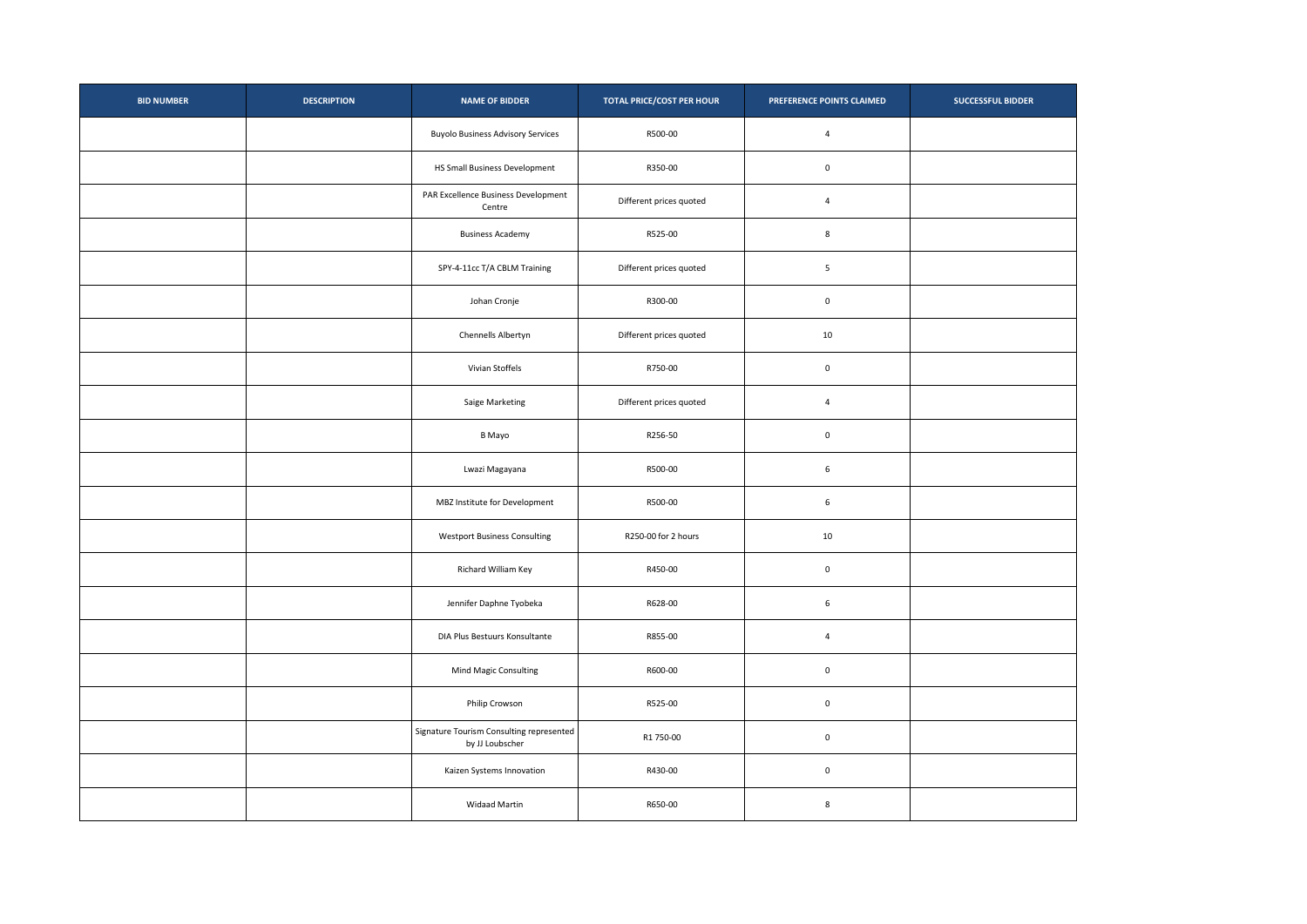| <b>BID NUMBER</b> | <b>DESCRIPTION</b> | <b>NAME OF BIDDER</b>                                    | <b>TOTAL PRICE/COST PER HOUR</b> | PREFERENCE POINTS CLAIMED | <b>SUCCESSFUL BIDDER</b> |
|-------------------|--------------------|----------------------------------------------------------|----------------------------------|---------------------------|--------------------------|
|                   |                    | Glabal Cyber Investment cc                               | R150-00                          | $\mathbf 0$               |                          |
|                   |                    | Premium Consulting                                       | Different prices quoted          | 8                         |                          |
|                   |                    | Martin Donald Louw                                       | Different prices quoted          | $\mathbf 0$               |                          |
|                   |                    | Ukulunga Management Consultants                          | R850-00                          | 10                        |                          |
|                   |                    | <b>Corpola Business Solutions</b>                        | R500-00                          | $\,$ 6                    |                          |
|                   |                    | ESA Meridian represented by Dr. Michael<br>Zipp          | R500-00                          | $\mathbf 0$               |                          |
|                   |                    | Siyathembana                                             | R 500.00                         | $\mathbf 0$               |                          |
|                   |                    | HC Barnard                                               | R 300.00                         | $\overline{2}$            |                          |
|                   |                    | <b>Philip Morse</b>                                      | R 700.00                         | $\mathbf 0$               |                          |
|                   |                    | <b>Smartband Consulting</b>                              | R 627.00                         | 8                         |                          |
|                   |                    | HS Business Solutions represented by<br>Haidee Swanepoel | R 500.00                         | $\mathbf 0$               |                          |
|                   |                    | Masiqhame Trading 219 cc                                 | R 500 000.00                     | 8                         |                          |
|                   |                    | Corenlius rancois Blaauw                                 | R 400.00                         | $\mathbf 0$               |                          |
|                   |                    | Malcolm Oppel                                            | R 300.00                         | $\,$ 6                    |                          |
|                   |                    | <b>Fuaad Abrahams</b>                                    | R 350.00                         | $\,$ 6                    |                          |
|                   |                    | The Fundamentals Training Centre                         | R 600.00                         | $\,$ 6                    |                          |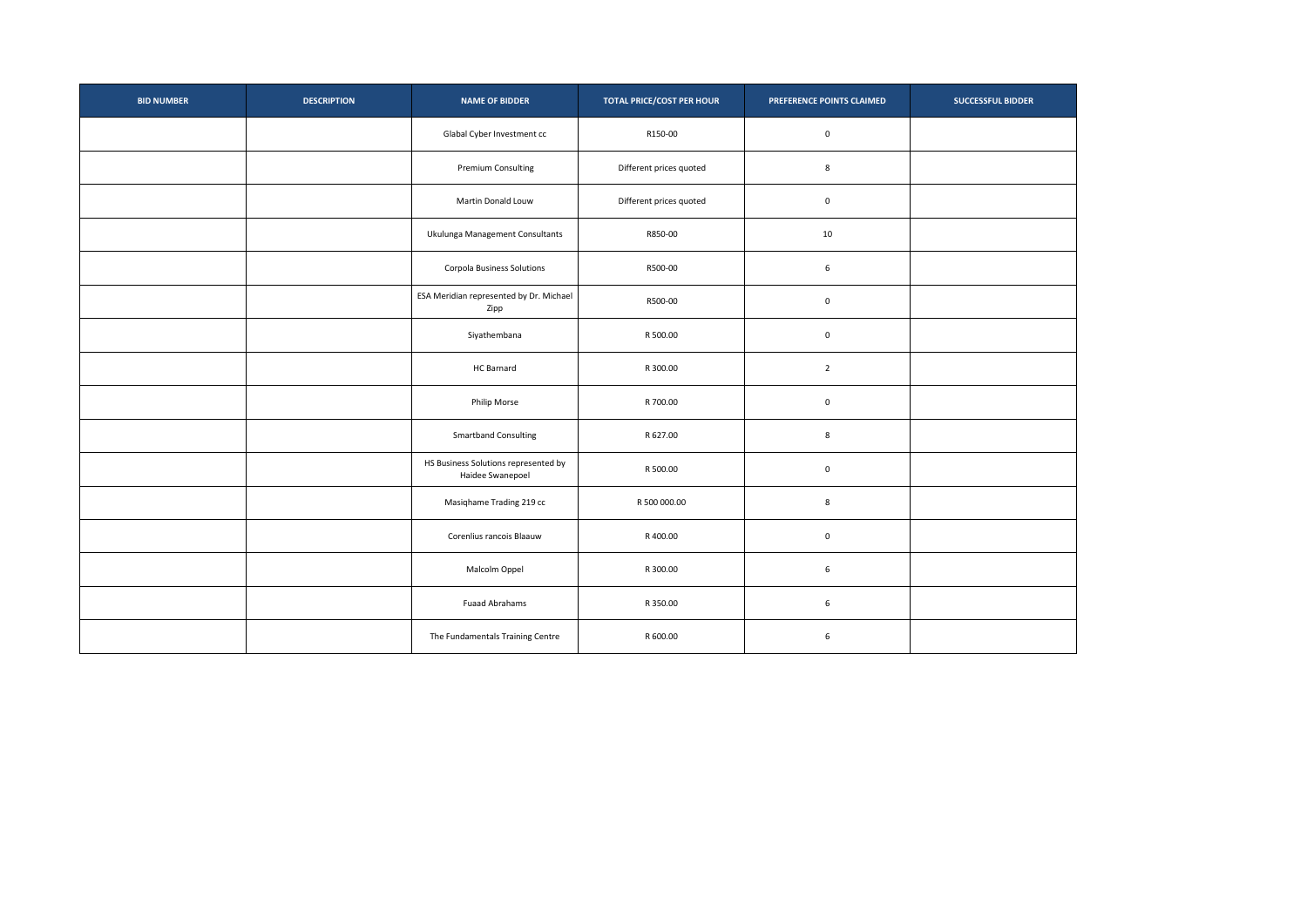| <b>BID NUMBER</b> | <b>DESCRIPTION</b>                                                                                      | <b>NAME OF BIDDER</b>                                      | <b>TOTAL PRICE/COST PER HOUR</b> | PREFERENCE POINTS CLAIMED | <b>SUCCESSFUL BIDDER</b> |
|-------------------|---------------------------------------------------------------------------------------------------------|------------------------------------------------------------|----------------------------------|---------------------------|--------------------------|
|                   |                                                                                                         | <b>Solace Consulting</b>                                   | R 850.00                         | $\mathbf 0$               |                          |
|                   |                                                                                                         | Little Creek Trading 314cc                                 | R 855.00                         | $\mathbf 0$               |                          |
|                   |                                                                                                         | Peter Albert Johnston                                      | R 300.00                         | $\mathbf 0$               |                          |
|                   |                                                                                                         | Debbie Bruce Empowerment Solutions                         | R 500.00                         | $\boldsymbol{9}$          |                          |
|                   |                                                                                                         | Mr. Clifford George Culbert                                | R 285.00                         | $\mathbf 0$               |                          |
|                   |                                                                                                         | Africa Dawn Networks cc                                    | R 650.00                         | $\,$ 6                    |                          |
|                   |                                                                                                         | Mzingisi Poni                                              | Not indicated                    | $\mathbf 0$               |                          |
|                   |                                                                                                         | M&M Accounting & Consultation Services                     | R450.00                          | $\mathbf 0$               |                          |
|                   |                                                                                                         | Colbee Accountants represented by<br>Christo Collin Bothma | R 650.00                         | $\mathbf 0$               |                          |
|                   |                                                                                                         | <b>Fundamentals Training Centre</b>                        | Not indicated                    | $\mathbf 0$               |                          |
|                   |                                                                                                         | <b>Business Partners Ltd</b>                               | R 627.00                         | $\overline{4}$            |                          |
|                   |                                                                                                         | Riverwalk Trading 151cc T/A Culhane<br>Consulting          | R 800.00                         | $\overline{4}$            |                          |
|                   |                                                                                                         | Starfair 115cc T/A Starfair Business<br>Consulting         | R 650.00                         | $\mathbf 0$               |                          |
|                   |                                                                                                         | <b>B&amp;M Consulting</b>                                  | Not indicated                    | $\mathbf 0$               |                          |
|                   |                                                                                                         | Strat Consult SA Pty Ltd                                   | Not indicated                    | $\mathbf 0$               |                          |
|                   |                                                                                                         | Apha Naphaya Financial Management                          | Not indicated                    | $\mathbf 0$               |                          |
| EDT 003/11        | Recruitment of maximum Five (5)<br>experienced Provincial Economic Advisory<br><b>Committee Members</b> | Wolpe Strategic Economic Consulting                        | R 1 000.00                       | $\mathbf 0$               |                          |
|                   |                                                                                                         | <b>Economic Rise Consulting</b>                            | R 1 250.00                       | $\mathbf 0$               |                          |
|                   |                                                                                                         | Nb Ideas                                                   | R 140 000.00                     | $\mathbf 0$               |                          |
|                   |                                                                                                         | Pieter Laubscher                                           | R 150 000.00                     | $\overline{4}$            |                          |